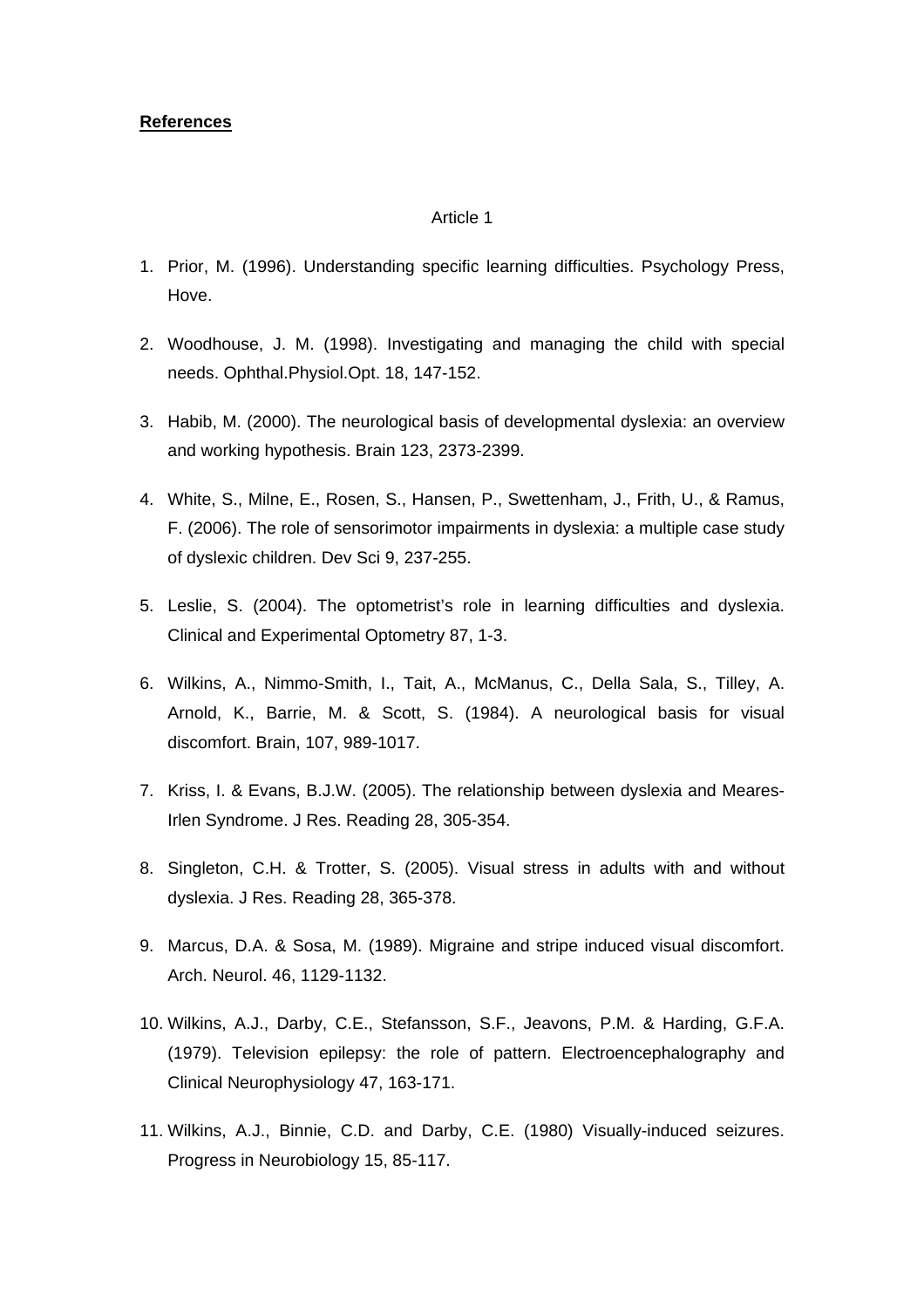- 12. Wilkins, A. J. (1995). Visual Stress. Oxford University Press, Oxford.
- 13. Meares, O. (1980) Figure/background, brightness/contrast and reading disabilities. Visible Language 14, 13-29.
- 14. Irlen H. Successful treatment of learning difficulties. Paper presented at The Annual Convention of the American Psychological Association, Anaheim, California USA;1983.
- 15. Wilkins, A.J. (1993) Reading and visual discomfort. In D. Willows, R. Kruk amp; E. Corcos (ed.), Visual Processes in Reading and Reading Disabilities, Erlbaum Associates New Jersey.
- 16. Irlen H. Scotopic sensitivity / Irlen syndrome: Hypotheses and explanation of the syndrome. J Behav Optom. 1994;5:62-65.
- 17. Evans, B. J. W. (1997). Coloured filters and dyslexia: what's in a name? Dyslexia Review 9, 18-19.
- 18. Allen, P.M., Gilchrist, J.M. & Hollis, J. (2008). Use of visual search in the assessment of pattern-related visual stress (PRVS) and its alleviation by coloured filters. Invest. Ophthalmol. Vis Sci. 49, 4210-4218.
- 19. Evans, B. J. W. (2005). Case reports: The need for optometric investigation in suspected Meares-Irlen syndrome or visual stress. Ophthal.Physiol.Opt. 25, 363- 370.
- 20. Kruk, R., Sumbler, K. & Willows, D. (2008). Visual processing characteristics of children with Meares-Irlen syndrome. Ophthal.Physiol.Opt. 28, 35-46.
- 21. Wilkins AJ, Jeanes RJ, Pumfrey PD, Laskier M. Rate of reading test: its reliability, and its validity in the assessment of the effects of coloured overlays. Ophthalmic Physiol Opt. 1996;16:491-497.
- 22. Jeanes R, Busby A, Martin J, et al. Prolonged use of coloured overlays for classroom reading. Br J Psychol. 1997;88:531-548.
- 23. Evans, B.J.W., and Joseph, F. (2002). The effect of coloured filters on the rate of reading in an adult student population. Ophthalmic Physiol. Opt., 22, 535-545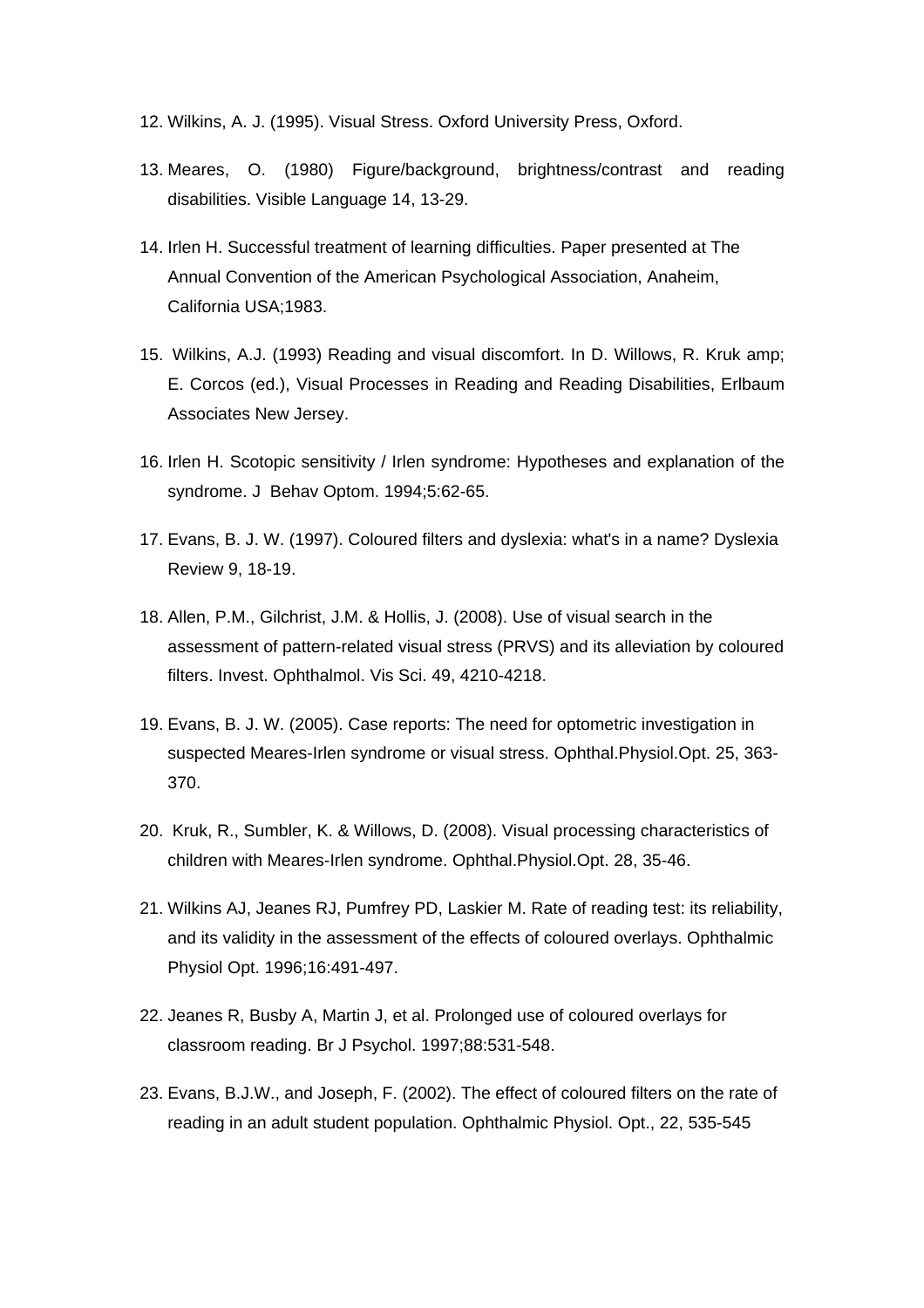- 24. Evans, B.J.W., Drasdo, N., Richards I.L. (1994) Investigation of accommodative and binocular function in dyslexia. Ophthal. Physiol. Opt. 14, 5-19.
- 25. Sackett, D.L., Rosenberg, W.M.C., Muir Gray, J.A., Haynes, R.B. & Richardson, W.S. (1996). Evidence based medicine: what it is and what it isn't. British Medical Journal 312, 71-72.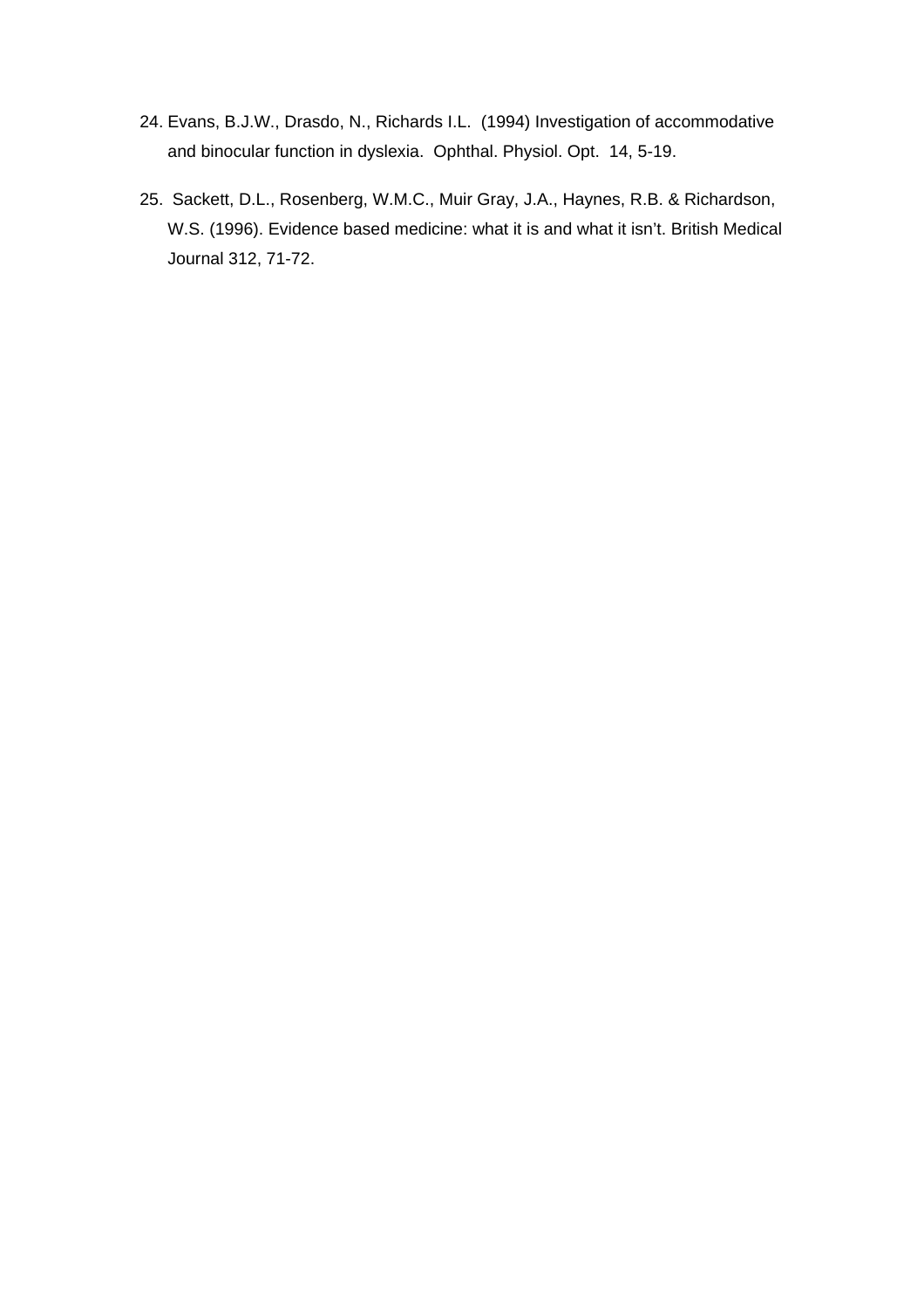- 1. Evans BJW. Dyslexia and Vision. London: Whurr, 2001.
- 2. Edwards JD, DeLeon J, Bearden WH, Rumble ME, Girkin CA. Is reading disability likely to interfere with glaucoma screening of adults using frequencydoubling technology perimetry? Am J Ophthalmol 2003;135:816-20.
- 3. Wilkins AJ, Evans BJW, Brown J, Busby A, Wingfield AE, Jeanes R et al. Doublemasked placebo-controlled trial of precision spectral filters in children who use coloured overlays. Ophthal.Physiol.Opt. 1994;14:365-70.
- 4. Jennings A. Behavioural optometry: a critical review. Optometry in Practice 2000;1:67-78.
- 5. Evans BJW. Pickwell's Binocular Vision Anomalies. Oxford: Elsevier, 2007.
- 6. Evans BJW, Drasdo N, Richards IL. Investigation of accommodative and binocular function in dyslexia. Ophthal.Physiol.Opt. 1994;14:5-19.
- 7. Evans BJW, Drasdo N, Richards IL. Refractive and sensory visual correlates of dyslexia. Vision Res. 1994;34:1913-26.
- 8. Koklanis K, Georgievski Z, Brassington K, Bretherton L. The prevalence of specific reading disability in an amblyopic population. A preliminary report. Binocul.Vis.Strabismus Q. 2006;21:27-32.
- 9. Karania R,.Evans BJ. The Mallett Fixation Disparity Test: influence of test instructions & relationship with symptoms. Ophthal.Physiol.Opt. 2006;26:507-22.
- 10. O'Leary CI,.Evans BJW. Double-masked randomised placebo-controlled trial of the effect of prismatic corrections on rate of reading and the relationship with symptoms. Ophthal.Physiol.Opt. 2006;26:555-65.
- 11. Kapoula Z, Bucci MP, Jurion F, Ayoun J, Afkhami F, Bremond-Gignac D. Evidence for frequent divergence impairment in French dyslexic children: deficit of convergence relaxation or of divergence per se? Graefes Arch Clin Exp.Ophthalmol 2007;245:931-6.
- 12. Evans BJW. An open trial of the Institute Free-space Stereogram (IFS) exercises. British Journal of Optometry & Dispensing 2000;8:5-14.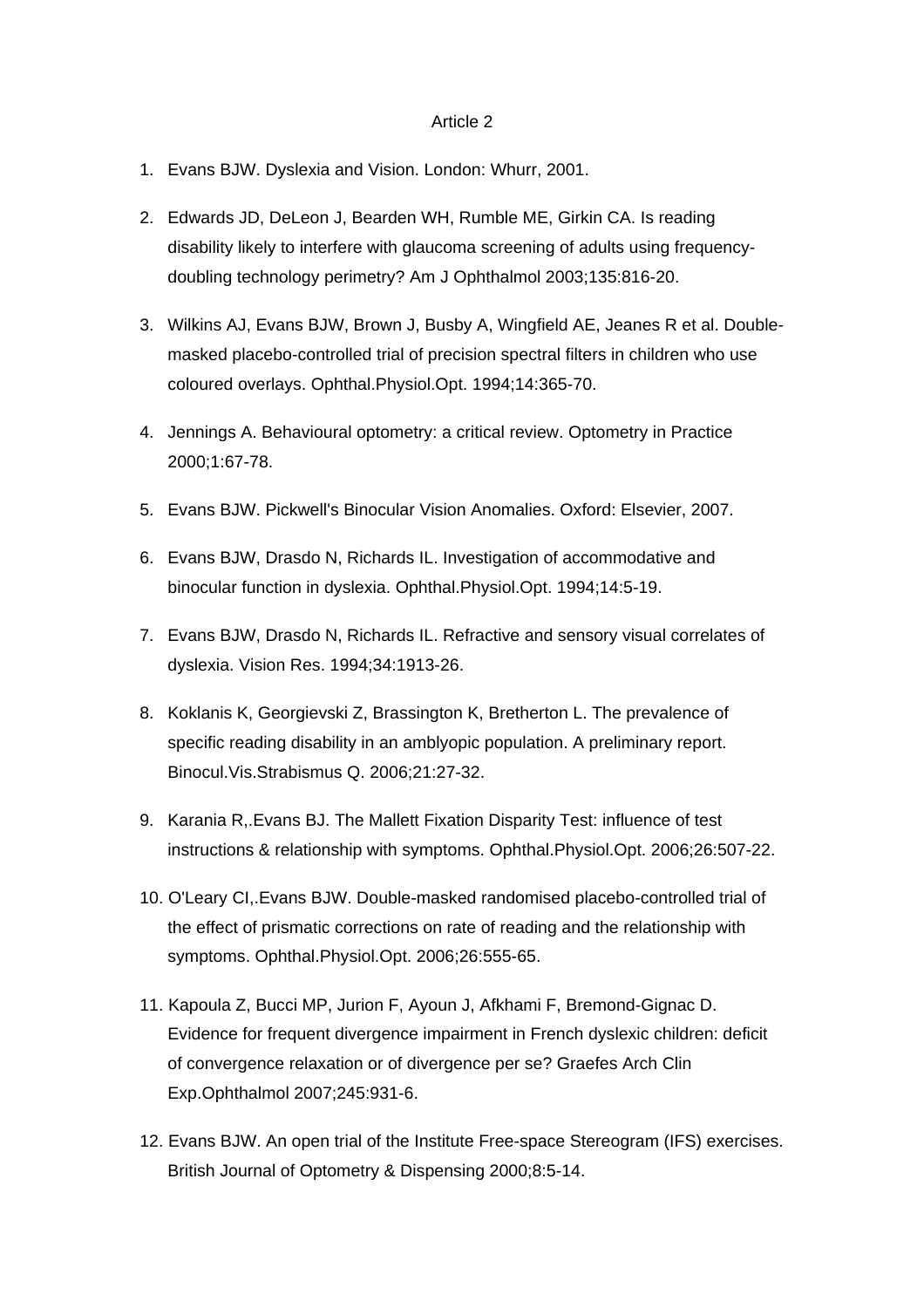- 13. Bucci MP, Bremond-Gignac D, Kapoula Z. Poor binocular coordination of saccades in dyslexic children. Graefes Arch Clin Exp.Ophthalmol 2008;246:417- 28.
- 14. Kiely PM, Crewther SG, Crewther DP. Is there an association between functional vision and learning to read? Clin.Exp.Optom. 2001;84:346-53.
- 15. Mackeben M, Trauzettel-Klosinski S, Reinhard J, Durrwachter U, Adler M, Klosinski G. Eye movement control during single-word reading in dyslexics. J Vis. 2004;4:388-402.
- 16. De LM, Borrelli M, Judica A, Spinelli D, Zoccolotti P. Reading words and pseudowords: an eye movement study of developmental dyslexia. Brain Lang. 2002;80:617-26.
- 17. Prado C, Dubois M, Valdois S. The eye movements of dyslexic children during reading and visual search: impact of the visual attention span. Vision Res 2007;47:2521-30.
- 18. Hutzler F, Kronbichler M, Jacobs AM, Wimmer H. Perhaps correlational but not causal: no effect of dyslexic readers' magnocellular system on their eye movements during reading. Neuropsychologia 2006;44:637-48.
- 19. Hari R,.Renvall H. Impaired processing of rapid stimulus sequences in dyslexia. Trends in Cognitive Sciences 2001;5:525-32.
- 20. Bucci MP, Bremond-Gignac D, Kapoula Z. Poor binocular coordination of saccades in dyslexic children. Graefes Arch Clin Exp.Ophthalmol 2007.
- 21. Judge J, Caravolas M, Knox PC. Smooth pursuit eye movements and phonological processing in adults with dyslexia. Cognitive Neuropsychology 2006;23:1174-89.
- 22. Evans BJW. Monovision: a review. Ophthal.Physiol.Opt. 2007;27:417-39.
- 23. Evans BJW. Dyslexia: the Dunlop Test and tinted lenses. Optometry Today 1993;33:26-30.
- 24. Barrett, B. T. A Critical Evaluation of the Evidence Supporting the Practice of Behavioural Vision Therapy. 2008.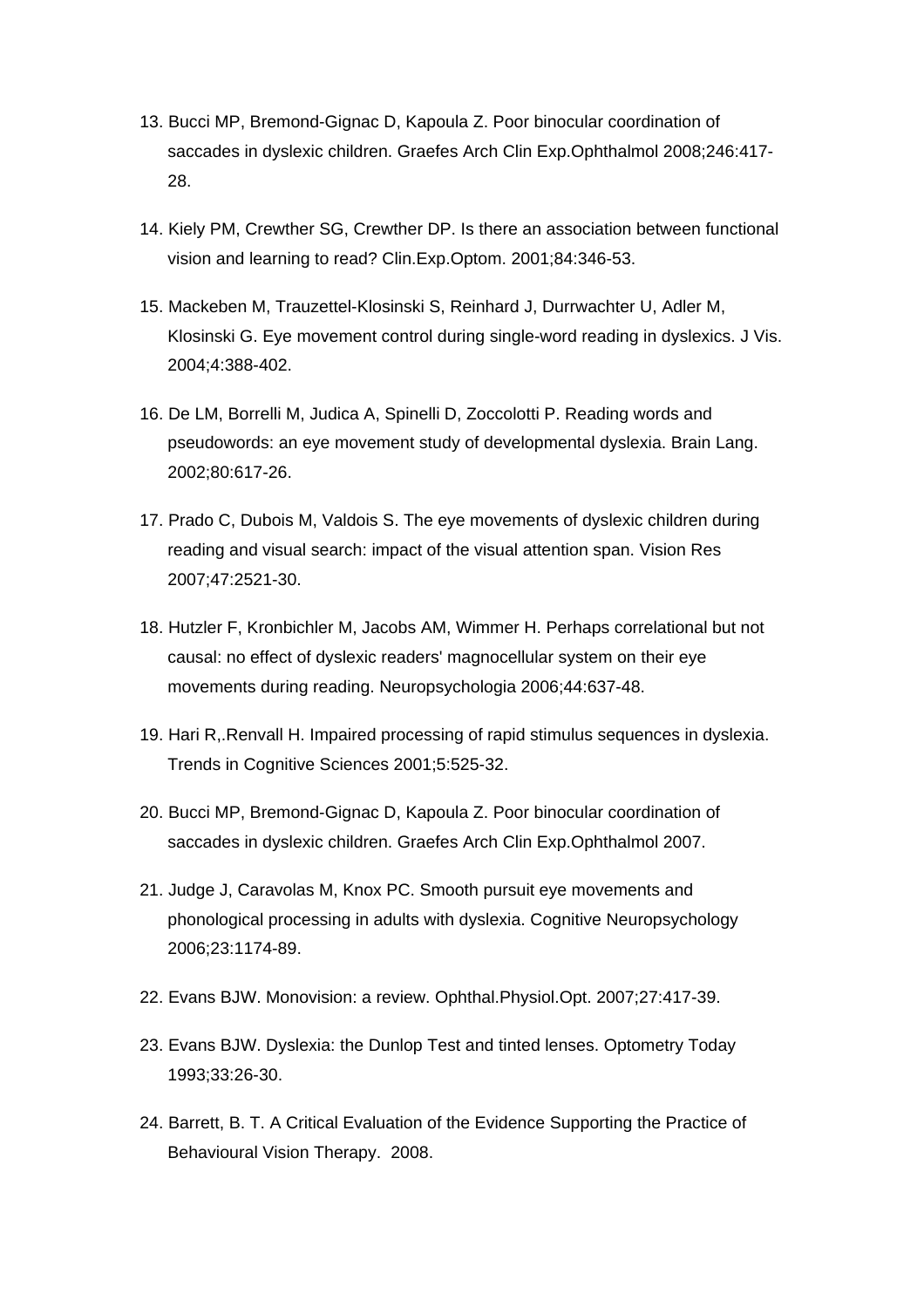- 25. Ramus F, Rosen S, Dakin SC, Day BL, Castellote JM, White S et al. Theories of developmental dyslexia: insights from a multiple case study of dyslexic adults. Brain 2003;126:841-65.
- 26. Snowling MJ,.Hulme C. A critique of claims from Reynolds, Nicolson & Hambly (2003) that DDAT is an effective treatment for children with reading difficulties-- 'lies, damned lies and (inappropriate) statistics'? Dyslexia 2003;9:127-35.
- 27. Sperling AJ, Lu Z, Manis FR, Seidenberg MS. Selective magnocellular deficits in dyslexia: a "phantom contour" study. Neuropsychologia 2003;41:1422-9.
- 28. Bednarek DB,.Grabowska A. Luminance and chromatic contrast sensitivity in dyslexia: the magnocellular deficit hypothesis revisited. Neuroreport 2002;13:2521-5.
- 29. Hansen PC, Stein JF, Orde SR, Winter JL, Talcott JB. Are dyslexics' visual deficits limited to measures of dorsal stream function? Neuroreport 2001;12:1527-30.
- 30. Williams MJ, Stuart GW, Castles A, McAnally KI. Contrast sensitivity in subgroups of developmental dyslexia. Vision Res 2003;43:467-77.
- 31. Stuart GW, McAnally KI, Castles A. Can contrast sensitivity functions in dyslexia be explained by inattention rather than a magnocellular deficit? Vision Res. 2001;14:3205-11.
- 32. Wilmer JB, Richardson AJ, Chen Y, Stein JF. Two visual motion processing deficits in developmental dyslexia associated with different reading skills deficits. J Cogn Neurosci. 2004;16:528-40.
- 33. Solan HA, Shelley-Tremblay J, Hansen PC, Silverman ME, Larson S, Ficarra A. M-cell deficit and reading disability: a preliminary study of the effects of temporal vision-processing therapy. Optometry 2004;75:640-50.
- 34. White S, Milne E, Rosen S, Hansen P, Swettenham J, Frith U et al. The role of sensorimotor impairments in dyslexia: a multiple case study of dyslexic children. Dev Sci 2006;9:237-55.
- 35. Omtzigt D, Hendriks AW, Kolk HHJ. Evidence for magnocellular involvement in the identification of flanked letters. Neuropsychologia 2002;40:1881-90.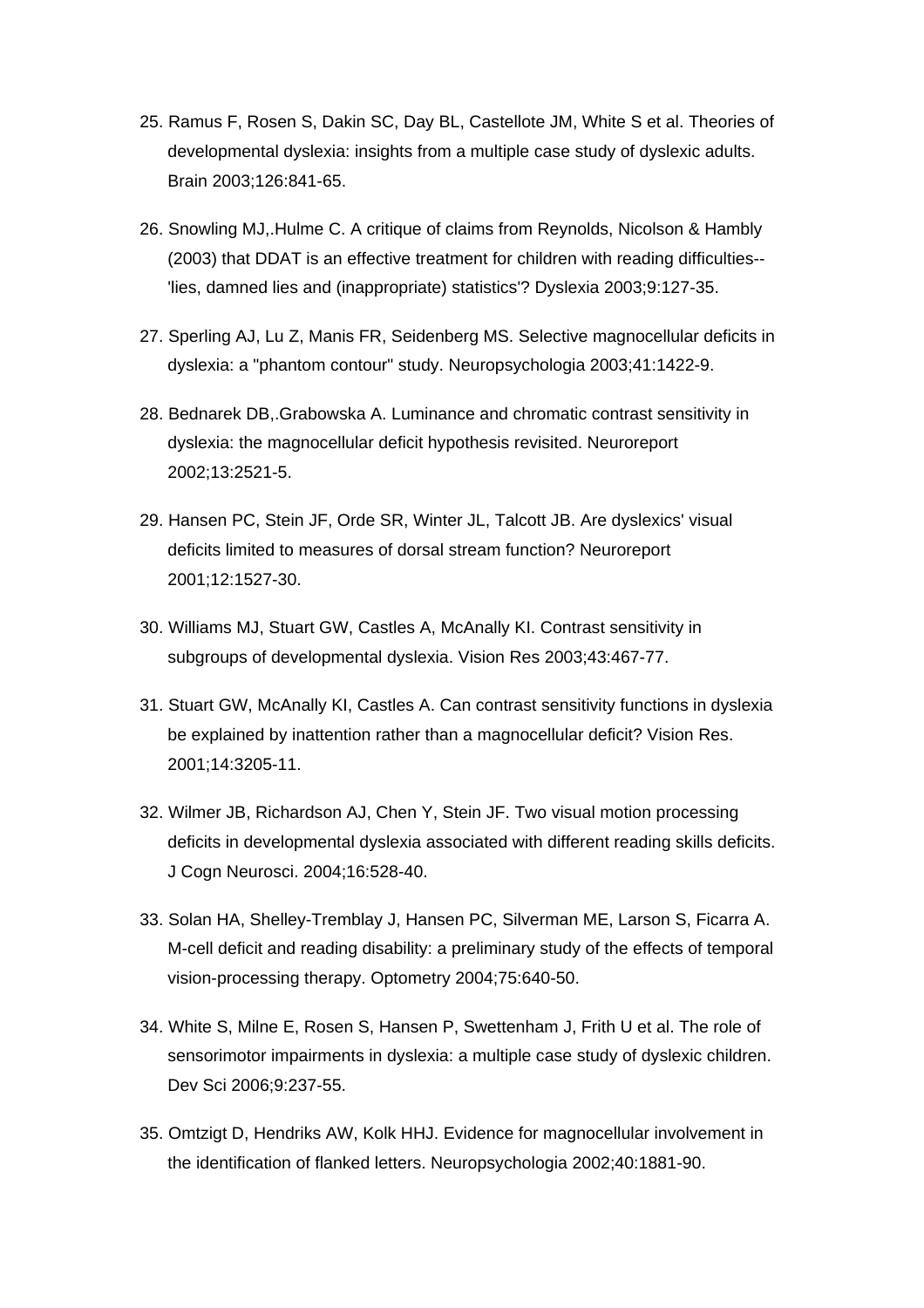- 36. Buchholz J,.McKone E. Adults with dyslexia show deficits on spatial frequency doubling and visual attention tasks. Dyslexia 2004;10:24-43.
- 37. Pammer K,.Wheatley C. Isolating the M(y)-cell response in dyslexia using the spatial frequency doubling illusion. Vision Res. 2001;41:2139-47.
- 38. Mason A, Cornelissen P, Fowler S, Stein JF. Contrast sensitivity, ocular dominance and specific reading disability. Clinical Vision Sciences 1993;8:345- 53.
- 39. Evans BJW, Drasdo N, Richards IL. Visual aspects of dyslexia: a controlled matched group study. In Wright SF, Groner R, eds. Facets of Dyslexia and its Remediation, pp 179-92. Amsterdam: North-Holland, 1992.
- 40. Evans BJW, Drasdo N, Richards IL. Dyslexia: the link with visual deficits. Ophthal.Physiol.Opt. 1996;16:3-10.
- 41. Lorusso ML, Facoetti A, Toraldo A, Molteni M. Tachistoscopic treatment of dyslexia changes the distribution of visual-spatial attention. Brain Cogn 2005;57:135-42.
- 42. Facoetti A, Lorusso ML, Cattaneo C, Galli R, Molteni M. Visual and auditory attentional capture are both sluggish in children with developmental dyslexia. Acta Neurobiol.Exp.(Wars.) 2005;65:61-72.
- 43. Buchholz J,.Davies AA. Adults with dyslexia demonstrate space-based and object-based covert attention deficits: shifting attention to the periphery and shifting attention between objects in the left visual field. Brain Cogn 2005;57:30-4.
- 44. Visser TA, Boden C, Giaschi DE. Children with dyslexia: evidence for visual attention deficits in perception of rapid sequences of objects. Vision Res 2004;44:2521-35.
- 45. Bednarek DB, Saldana D, Quintero-Gallego E, Garcia I, Grabowska A, Gomez CM. Attentional deficit in dyslexia: a general or specific impairment? Neuroreport 2004;15:1787-90.
- 46. Facoetti A, Lorusso ML, Paganoni P, Cattaneo C, Galli R, Umilta C et al. Auditory and visual automatic attention deficits in developmental dyslexia. Brain Res Cogn Brain Res 2003;16:185-91.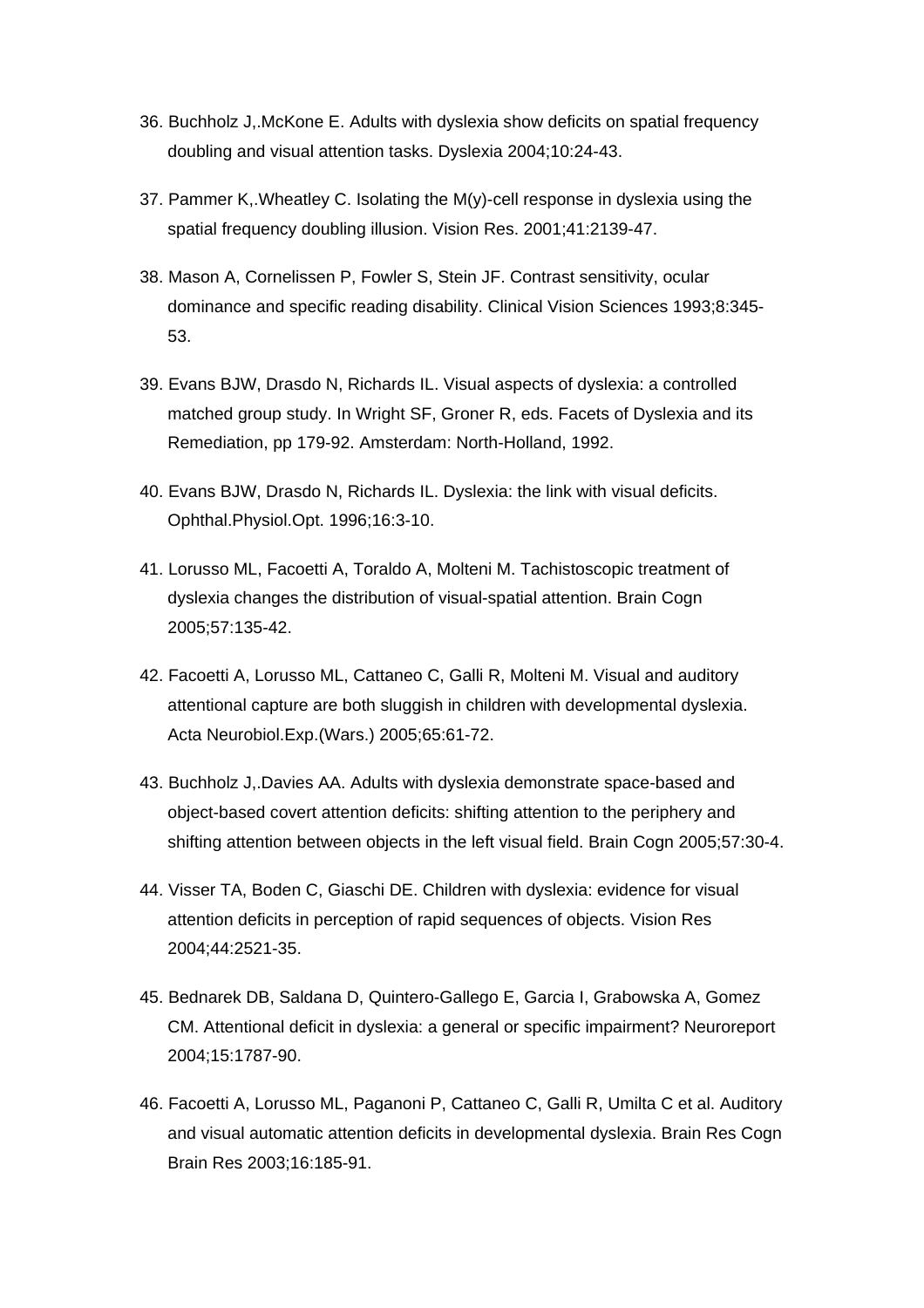- 47. Facoetti A, Lorusso ML, Paganoni P, Cattaneo C, Galli R, Mascetti GG. The time course of attentional focusing in dyslexic and normally reading children. Brain Cogn 2003;53:181-4.
- 48. Facoetti A,.Molteni M. The gradient of visual attention in developmental dyslexia. Neuropsychologia 2001;39:352-7.
- 49. Lorusso ML, Facoetti A, Pesenti S, Cattaneo C, Molteni M, Geiger G. Wider recognition in peripheral vision common to different subtypes of dyslexia. Vision Res 2004;44:2413-24.
- 50. Facoetti A, Lorusso ML, Paganoni P, Umilta C, Mascetti GG. The role of visuospatial attention in developmental dyslexia: evidence from a rehabilitation study. Brain Res Cogn Brain Res 2003;15:154-64.
- 51. Evans BJW. Guest editorial. Do visual problems cause dyslexia? Ophthal.Physiol.Opt. 1999;19:277-8.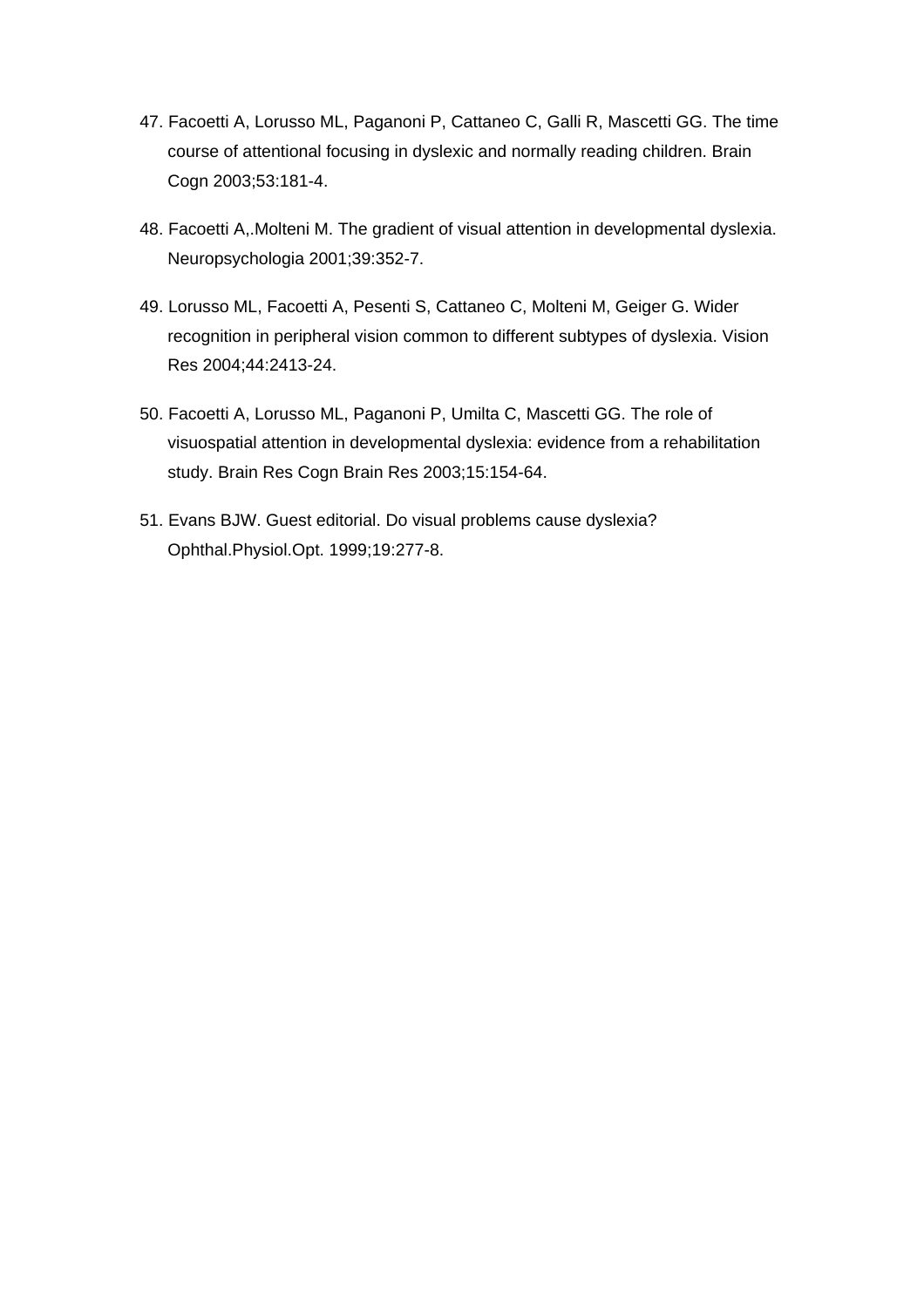- 1. Anon. Foreign Influence. Life Magazine 1987;Fall:29-35.
- 2. Critchley M. Developmental dyslexia. London: Whitefriars Press, 1964.
- 3. Meares O. Figure/background, brightness/contrast and reading disabilities. Visible Language 1980;14:13-29.
- 4. Successful treatment of learning difficulties. The Annual Convention of the American Psychological Association,; 1983; Anaheim, California.
- 5. Irlen H. Reading by the colors: overcoming dyslexia and other reading disabilities through the Irlen method. New York: Avery Publishing Group, 1991.
- 6. Wilkins AJ. Visual Stress. Oxford: Oxford University Press., 1995.
- 7. Maclachlan A, Yale S, Wilkins AJ. Open trials of precision ophthalmic tinting: 1 year follow-up of 55 patients. Ophthal. Physiol. Opt. 1993;13:175-178.
- 8. Wilkins AJ, Evans BJW, Brown JA, Busby AE, Wingfield AE, Jeanes RJ, et al. Double-masked placebo-controlled trial of precision spectral filters in children who use coloured overlays. Ophthal. Physiol. Opt. 1994;144:365-370.
- 9. Robinson GL, Foreman PJ. Scotopic Sensitivity/Irlen Syndrome and the use of coloured filters: A long-term placebo controlled and masked study of reading achievement and perception of ability. Perceptual and Motor Skills 1999a;79:467- 483.
- 10. Robinson GL, Foreman PJ. Scotopic Sensitivity/Irlen Syndrome and the use of coloured filters: A long-term placebo-controlled study of reading strategies using analysis of miscue. Perceptual and Motor Skills 1999b;88:35-52.
- 11. Harris D, MacRow-Hill SJ. Application of ChromaGen lenses in dyslexia: a double-masked placebo-controlled trial. J Am Optom Assoc 1999;70(10):629- 640.
- 12. Wilkins AJ. Overlays for classroom and optometric use. Ophthal. Physiol. Opt. 1994;14:97-99.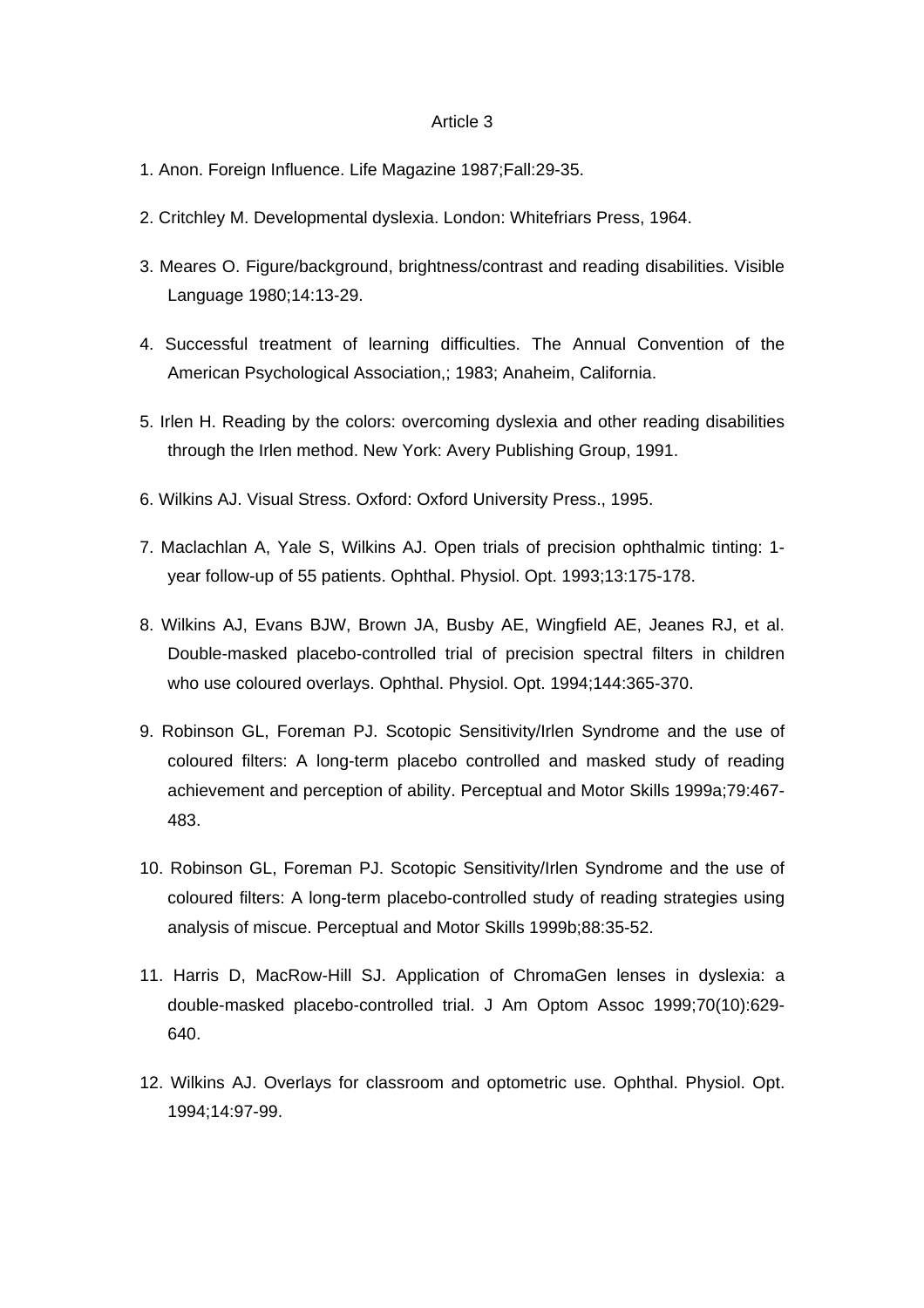- 13. Wilkins AJ, Lewis E, Smith F, Rowland E. Coloured overlays and their benefits for reading. J. Res. Reading 2001;181:10-23.
- 14. Tyrrell R, Holland K, Dennis D, Wilkins AJ. Coloured overlays, visual discomfort, visual search and classroom reading. J. Res. Reading 1995;181:10-23.
- 15. Wilkins AJ, Jeanes RJ, Pumfrey PD, Laskier M. Rate of Reading Test: its reliability, and its validity in the assessment of the effects of coloured overlays. Ophthal. Physiol. Opt. 1996;16:491-497.
- 16. Wilkins AJ. Coloured overlays and their effects on reading speed: a review. Ophthal. Physiol. Opt. 2002:448-454.
- 17. Wilkins AJ, Lewis E. Coloured overlays, text and texture. Perception 1999;28:641-650.
- 18. Bouldoukian J, Wilkins AJ, Evans BJW. Randomised control trial of the effect of coloured overlays on the rate of reading of people with specific learning difficulties. Ophthal. Physiol. Opt. 2002;221:55-60.
- 19. Evans BJW, Joseph F. The effect of coloured filters on the rate of reading in an adult student population. Ophthal. Physiol. Opt. 2002;22(6):535-545.
- 20. Ludlow AK, Wilkins AJ, Heaton P. Colored overlays enhance visual perceptual performance in children with Autism Spectrum Disorders. Research in Autism Spectrum Disorders 2007;in press.
- 21. Evans BJW, Cook A, Richards IL, Drasdo N. Effect of pattern glare and coloured overlays on a simulated reading task in dyslexics and normal readers. Optom. Vis. Sci 1994;71:619-628.
- 22. Allen P, Gilchrist J, Hollis J. Use of visual search in the assessment of patternrelated visual stress (PRVS) and its alleviation by colored filters. Invest Ophthalmol Vis Sci. 2008;49:4210-4218.
- 23. Northway N. Predicting the continued use of overlays in school children--a comparison of the Developmental Eye Movement test and the Rate of Reading test. Ophthalmic Physiol Opt. 2003;23(5):457-464.
- 24. Robinson G, PJ F. The effects of Irlen coloured filters on eye movement: a longterm placebo controlled and masked stdy. Behavioural Optometry 1999;7:5-18.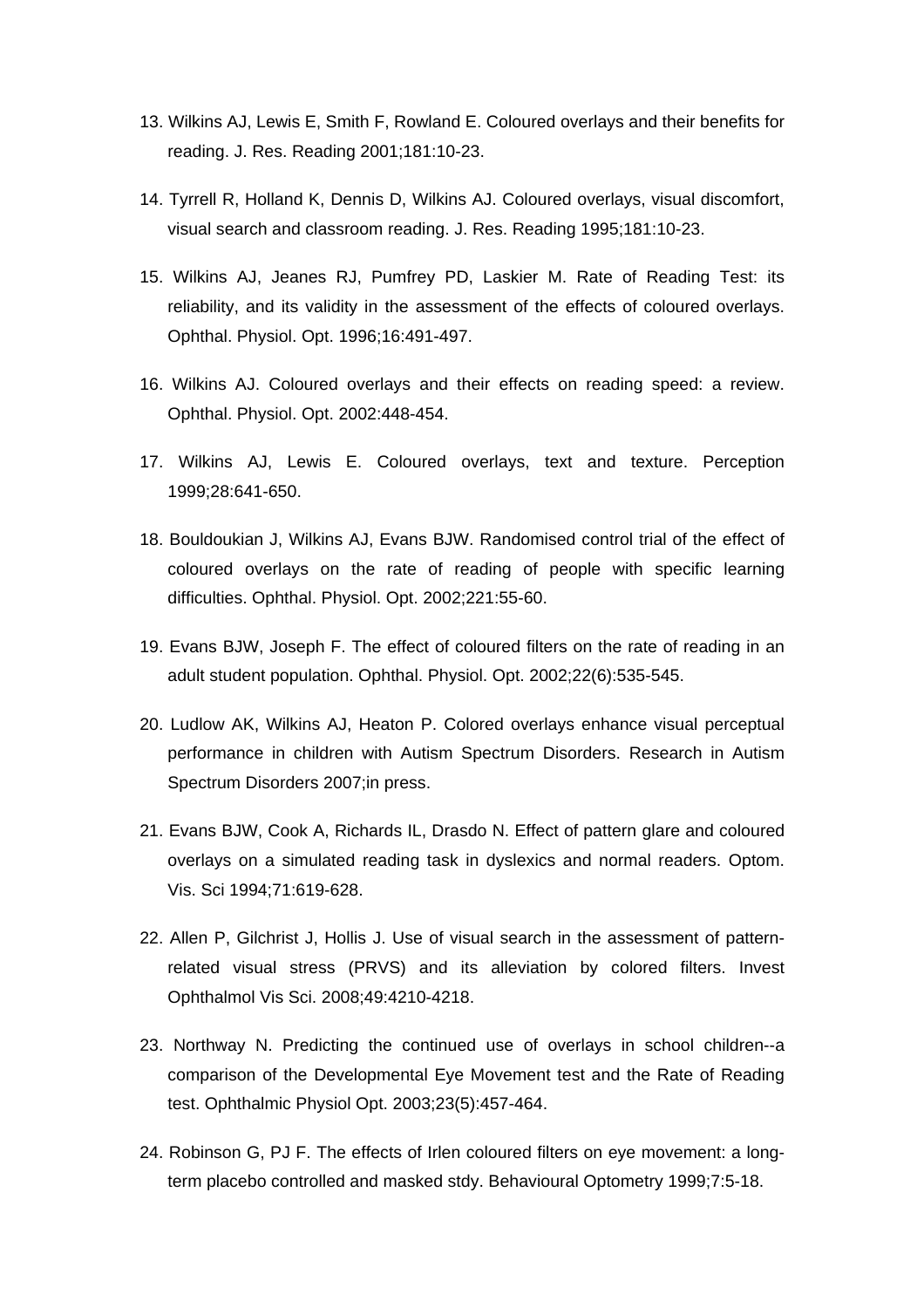- 25. Newman Wright A, Wilkins A, Zoukos Y. Spectral filters can improve reading and visual search in patients with multiple sclerosis. Journal of Neurology 2007;254(12):1729-1735.
- 26. Waldie M, Wilkins A. How big does a coloured overlay have to be? Ophthal Physiol Opt 2004;24(1):55-60.
- 27. Smith L, Wilkins A. How many overlay colours are necessary to increase reading speed? A comparison of two systems. Journal of Research in Reading 2006;submitted.
- 28. Lightstone A, Lightstone T, Wilkins A. Both coloured overlays and coloured lenses can improve reading fluency, but their optimal chromaticities differ. Ophthal Physiol Opt 1999;19(4):279-285.
- 29. Evans BJW, Lightstone A, Eperjesi F, Duffy J, Speedwell L, Patel R, et al. A review of the management of 323 consecutive patients seen in a specific learning difficulties clinic. Ophthal. Physiol. Opt. 1999;196:454-466.
- 30. Wilkins A, Sihra N, Myers A. Increasing reading speed using colours: issues concerning reliability and specificity, and their theoretical and practical implications. Perception 2005;34:109-120.
- 31. Wilkins A, Sihra N, Nimmo-Smith I. How precise do precision tints have to be and how many are necessary? Ophthal Physiol Opt 2005;25:269-276.
- 32. Wilkins AJ. Reading through colour. Chichester: John Wiley and Sons, 2003.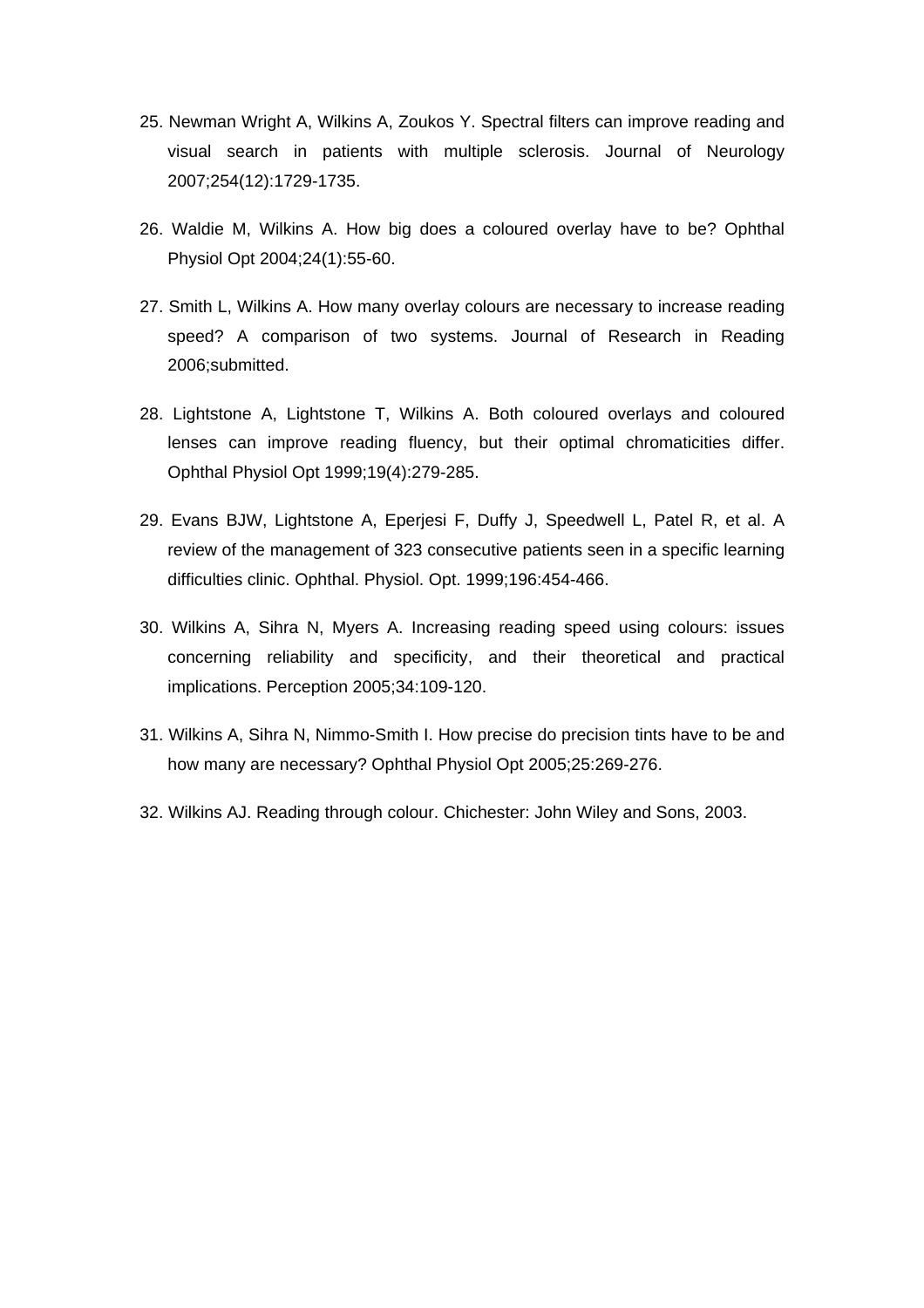- 1. Tibber MS, Shepherd AJ. Transient tritanopia in migraine: evidence for a largefield retinal abnormality in blue-yellow opponent pathways. Invest Ophthalmol Vis Sci. 2006;47(11):5125-5131.
- 2. Maclachlan A, Yale S, Wilkins AJ. Open trials of precision ophthalmic tinting: 1 year follow-up of 55 patients. Ophthal. Physiol. Opt. 1993;13:175-178.
- 3. Brainard D, Roorda A, Yamauchi Y, Calderone J, Metha A, Neitz M, et al. Functional consequences of the relative numbers of L and M cones. J Opt Soc Am A Opt Image Sci Vis. 2000;17(3):607-14.
- 4. Chase C, Dougherty R, Ray N, Fowler S, Stein J. L/M speed-matching ratio predicts reading in children. Optom Vis Sci 2007;84(3):229-36.
- 5. Ridder Wr, Borsting E, Tosha C, A T, Dougherty R, Chase C. ERGs and psychophysical thresholds in students with reading discomfort. Optom Vis Sci 2008;85(3):180-6.
- 6. Lucas RJ, Douglas RH, Foster RG. Characterisation of a novel ocular photopigment capable of driving pupillary constriction in mice. Nature Neuroscience 2001;4(6):621-626.
- 7. Hattar S, Liao HW, Takao M, Berson DM, Yau KW. Melanopsin-containing retinal ganglion cells: architecture, projections, and intrinsic photosensitivity. Science 2002;295(5557):1065-1070.
- 8. Berson DM, Dunn FA, Takao M. Phototransduction by retinal ganglion cells that set the circadian clock. Science 2002;295(5557):1070-1073.
- 9. Evans BJW, Wilkins AJ, Busby A, Jeanes R. Optometric characteristics of children with reading difficulties who report a benefit from coloured filters. In: C.M. Dickinson IJ, Murray, Garden D, editors. John Dalton's Colour Vision Legacy. London: Taylor and Francis, 1996b:709-715.
- 10. Evans BJW, Wilkins AJ, Brown J, Busby A, Wingfield A, Jeanes R, et al. A preliminary investigation into the aetiology of Meares-Irlen syndrome. Ophthal. Physiol. Opt. 1996a;164:286-296.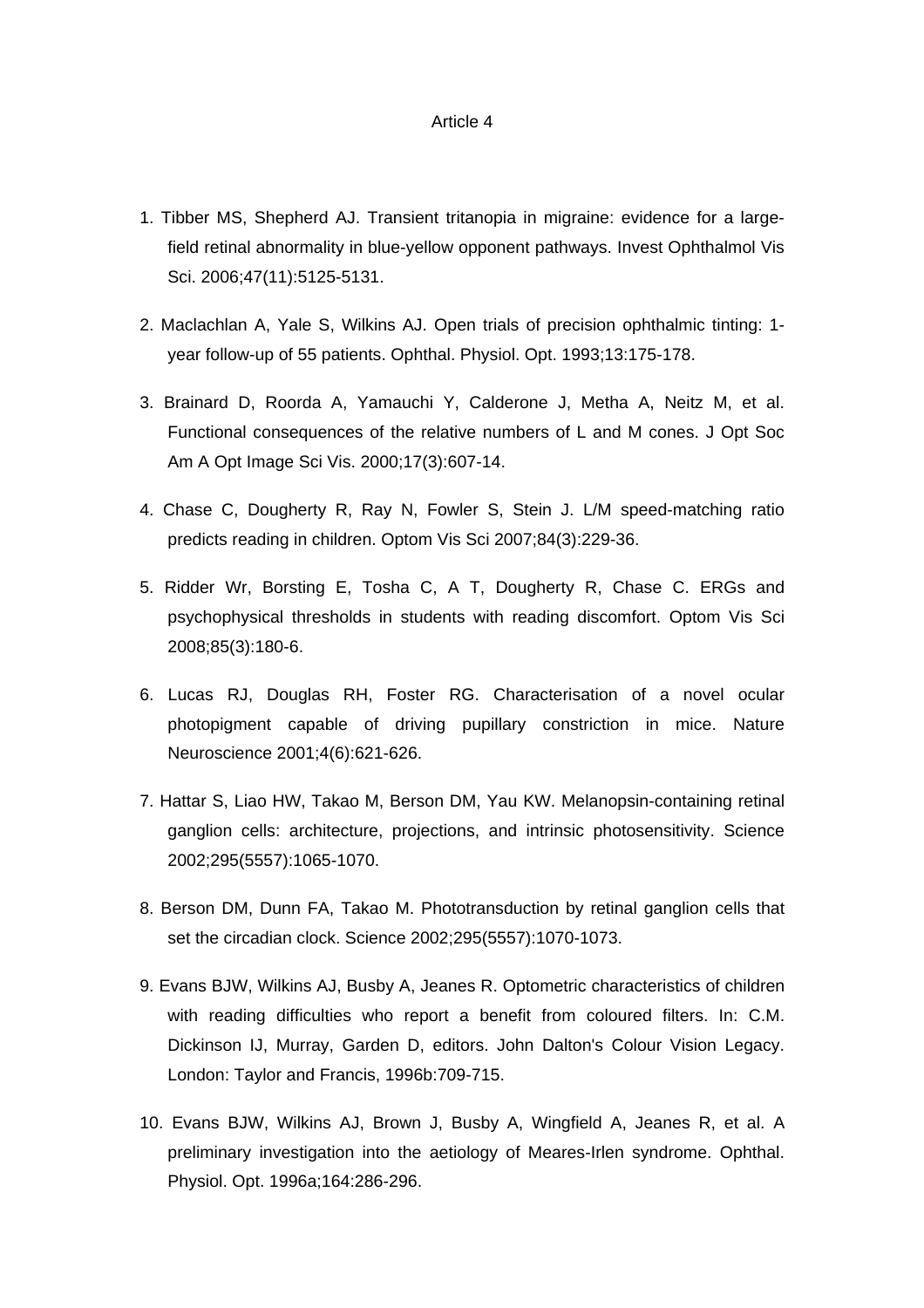- 11. Evans BJW, Busby A, Jeanes R, Wilkins AJ. Optometric correlates of Meares-Irlen syndrome: a matched group study. Ophthal Physiol Opt 1995;15.:481-487.
- 12. Simmers AJ, Gray LS, Wilkins AJ. The influence of tinted lenses upon ocular accommodation. Vis. Res. 2001b;41:1229-1238.
- 13. Ciuffreda K, Scheiman M, Rosenfield M, Solan H. Irlen lenses do not improve accommodative accuracy at near. Optom Vis Sci 1997;74(5):298-302.
- 14. Scott L, McWhinnie H, Taylor L, Stevenson N, Irons P, Lewis E, et al. Coloured overlays in schools: orthoptic and optometric findings. Ophthal. Physiol. Opt. 2002;22:156-165.
- 15. Evans BJW, Patel R, Wilkins AJ. Optometric function in visually-sensitive migraine before and after treatment with tinted spectacles. Ophthal. Physiol. Opt. 2002;22:130-142.
- 16. Kirkby J, Webster L, Blythe H, Liversedge S. Binocular coordination during reading and non-reading tasks. Psychological Bulletin 2008;134(5):742-763.
- 17. Sumner P, Anderson EJ, Sylvester R, Haynes J, D., Rees G. Combined orientation and colour information in human V1 for both L-M and S-cone chromatic axes. Neuroimage 2008;39(2):814-24.
- 18. Casson E, Johnson C, Shapiro L. Longitudinal comparison of temporalmodulation perimetry with white-on-white and blue-on-yellow perimetry in ocular hypertension and early glaucoma. J Opt Soc Am A 1993;10:1792-1806.
- 19. Sample P, Bosworth C, Weinreb R. Short-wavelength automated perimetry and motion automated perimetry in patients with glaucoma. Arch Ophthalmol 1997;115:1129-1133.
- 20. Sample P, Winreb R. Color perimetry for assessment of primary open-angle glaucoma. Invest Ophthalmol Vis Sci. 1990;31:1869-1875.
- 21. Johnson C, Adams A, Casson E, Brandt J. Progression of early glaucomatous visual field loss for blue-on-yellow and standard white-on-white automated perimetry. Arch Ophthalmol 1993;111:651-656.
- 22. Johnson C, Samuels S. Screening for glaucomatous visual field loss with frequency-doubling perimetry. Invest Ophthalmol Vis Sci. 1997;38(413-425).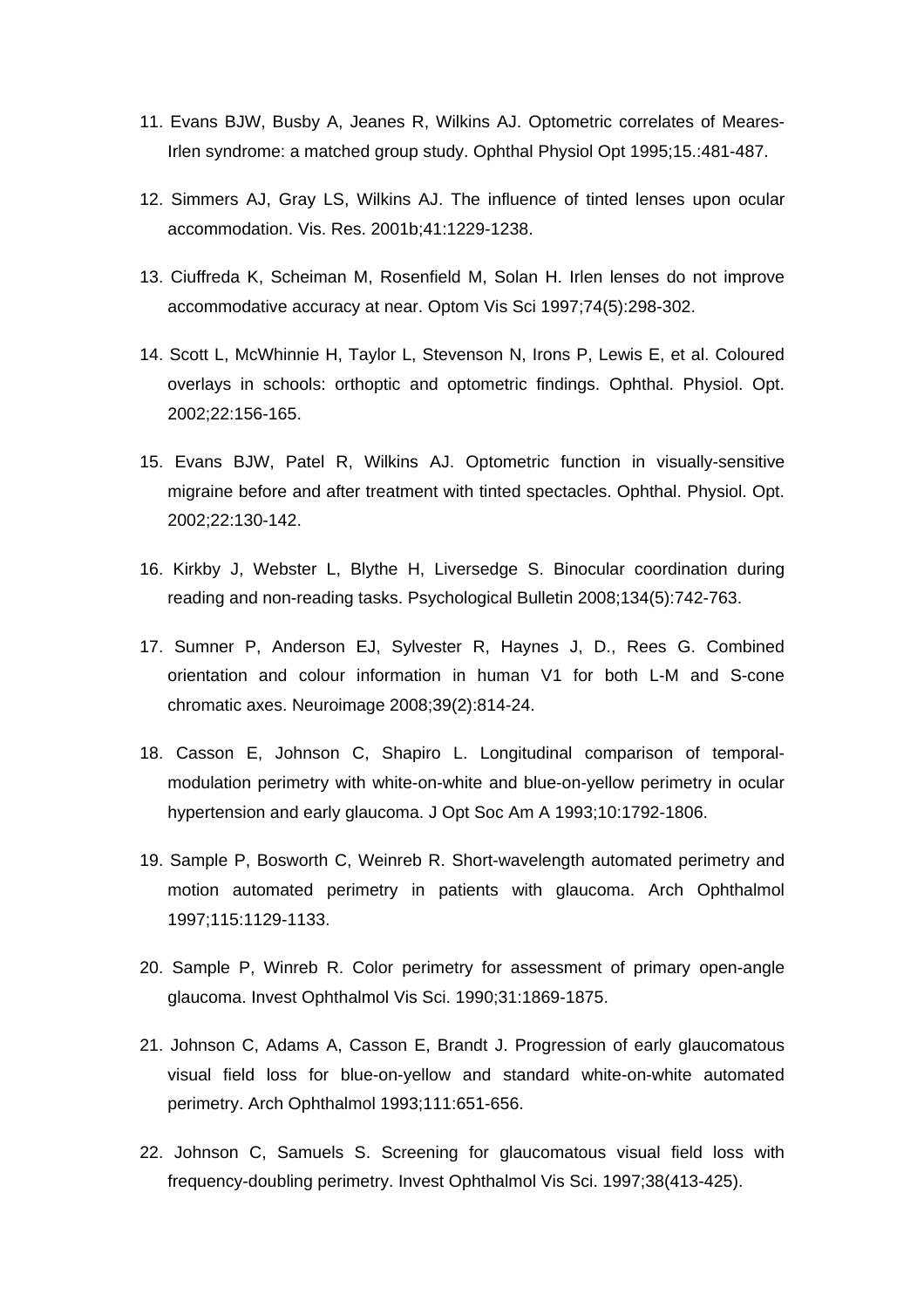- 23. Wall M, Ketoff K. Random dot motion perimetry in patients with glaucoma and in normal subjects. Am J Ophthalmol 1995;120:587-596.
- 24. Greenstein V, Hood D, Ritch R, Steinberger D, Carr R. S (blue) cone pathway vulnerability in retinitis pigmentosa, diabetes and glaucoma. Invest Ophthalmol Vis Sci. 1989;30:1732-1737.
- 25. Greenstein V, Sarter B, Hood D, Noble K, Carr R. Hue discrimination and S cone pathway sensitivity in early diabetic retinopathy. Invest Ophthalmol Vis Sci. 1990;31:1008-1014.
- 26. Greenstein V, Shapiro A, Hood D, Zaidi Q. Chromatic and luminance sensitivity in diabetes and glaucoma. J Opt Soc Am A 1993;10:1785-1791.
- 27. Terasaki H, Hirose H, Miyake Y. S-cone pathway sensitivity in diabetes measured with threshold versus intensity curves on flashed backgrounds. Invest Ophthalmol Vis Sci. 1996;37:680-684.
- 28. Swanson W, Birch D, Anderson J. S-cone function in patients with retinitis pigmentosa. Invest Ophthalmol Vis Sci. 1993;34:3045-3055.
- 29. Alexander K, Pokorny J, Smith V, Fishman G, Barnes C. Contrast discrimination deficits in retinitis pigmentosa are greater for stimuli that favor the magnocellular pathway. Vision Res 2001;41:671-683.
- 30. McKendrick A, Vingrys A, Badcock D, Heywood J. Visual field losses in subjects with migraine headaches. Invest Ophthalmol Vis Sci. 2000;41:1239-1247.
- 31. McKendrick A, Vingrys AJ, Badcock DR, Heywood JT. Visual dysfunction between migraine events. Investigative Ophthalmol. Vis. Sci. 2001;42(3):626- 633.
- 32. McKendrick A, Badcock D. Contrast-processing dysfunction in both magnocellular and parvocellular pathways in migraineurs with or without aura. Investigative Ophthalmol. Vis. Sci. 2003;44(1):442-448.
- 33. Cornelissen P, Hansen P, Hutton J, Evangelinou V, Stein J. Magnocellular visual function and children's single word reading. Vision Res 1998;38:471-482.
- 34. Cornelissen P, Hansen P, Gilchrist I, Cormack F, Essex E, Frankish C. Coherent motion detection and letter position encoding. Vision Res 1998;38:2818-2191.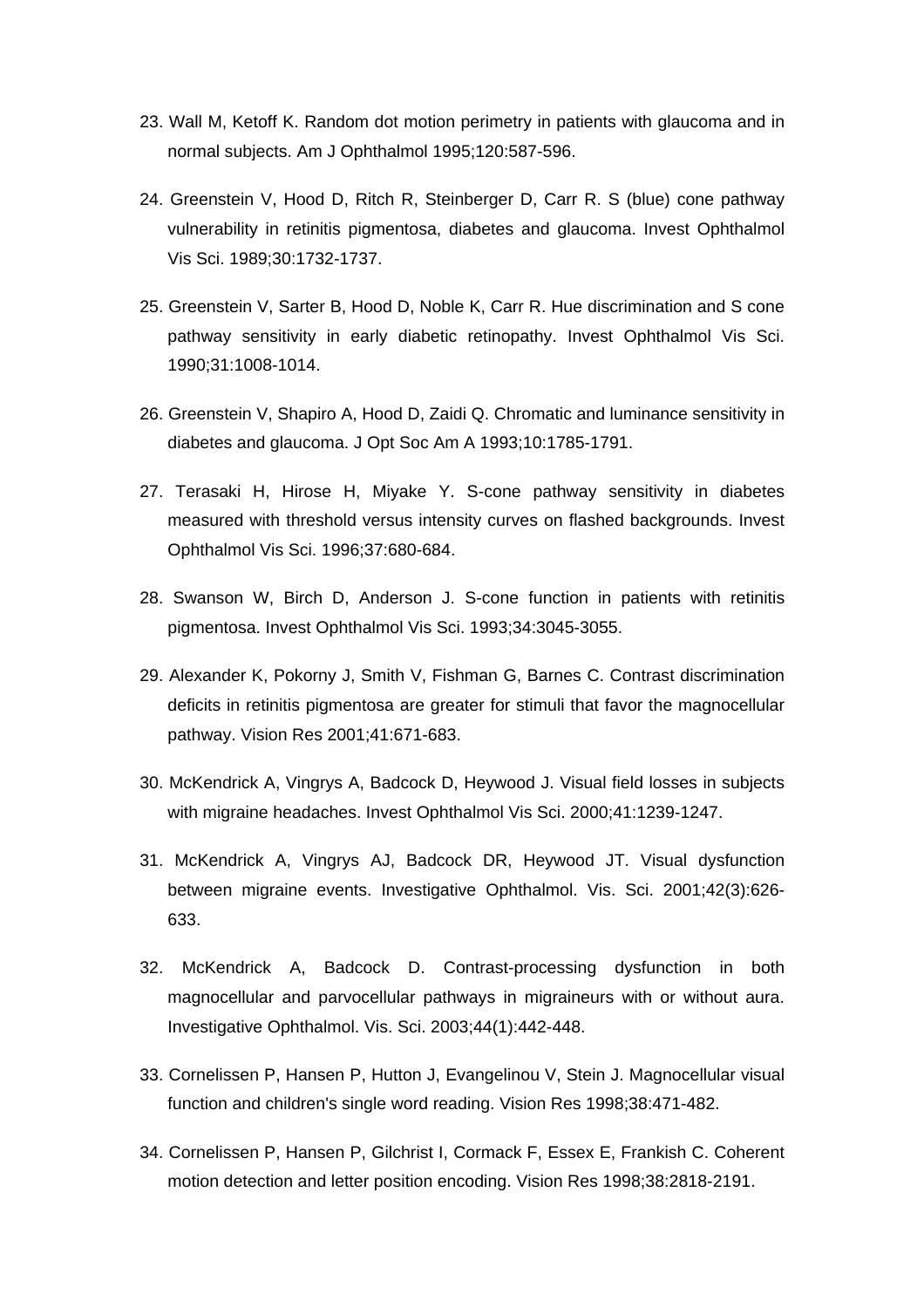- 35. Ridder Wr. All developmental dyslexic subtypes display an elevated motion coherence response. Optom Vis Sci 2001;78:510-517.
- 36. Williams MC, Le Cluyse K, Littell R. A wavelength specific intervention for reading disability. In: Garzia RP, London R, editors. Vision and Reading. St Louis: Mosby, 1996.
- 37. Stein J. The magnocellular theory of dyslexia. Dyslexia 2001;71:12-36.
- 38. Simmers AJ, Bex PJ, Smith FKH, Wilkins AJ. Spatiotemporal visual function in tinted lens wearers. Investigative Ophthalmol. Vis. Sci. 2001a;423:879-884.
- 39. White S, Milne E, Rosen S, Hansen P, Swettenham J, Frith U, et al. The role of sensorimotor impairments in dyslexia: a multiple case study of dyslexic children. Developmental Science 2006;9(3):237-269.
- 40. Kriss I, Evans BJW. The relationship between dyslexia and Meares-Irlen Syndrome. Journal of Research in Reading 2005;28(3):350-364.
- 41. Jennings A. Behavioural optometry: a critical review. Optometry in Practice 2000;1:67-78.
- 42. Burton G, Moorhead I. Color and spatial structure in natural scenes. Applied Optics 1987;26:157-170.
- 43. Tolhurst D, Tadmore Y, Chao T. Ampllitude spectra of natural images. Opthal Physiol Opt 1992;12:229-232.
- 44. Fernandez D, Wilkins AJ. Uncomfortable images in art and nature. Perception 2008;37(7):1098-113.
- 45. Campbell F, Robson J. Application of Fourier analysis to the visibility of gratings. J Physiol 1968;197(3):551-66.
- 46. Chronicle EP, Wilkins AJ. Gratings that induce distortions mask superimposed targets. Perception 1996;25:661-668.
- 47. Plant GT, Zimmern RL, Durden K. Transient visually evoked potentials to the pattern reversal and onset of sinusoidal gratings. Electroencephalography and Clinical Neurophysiology 1983;52(2):147-158.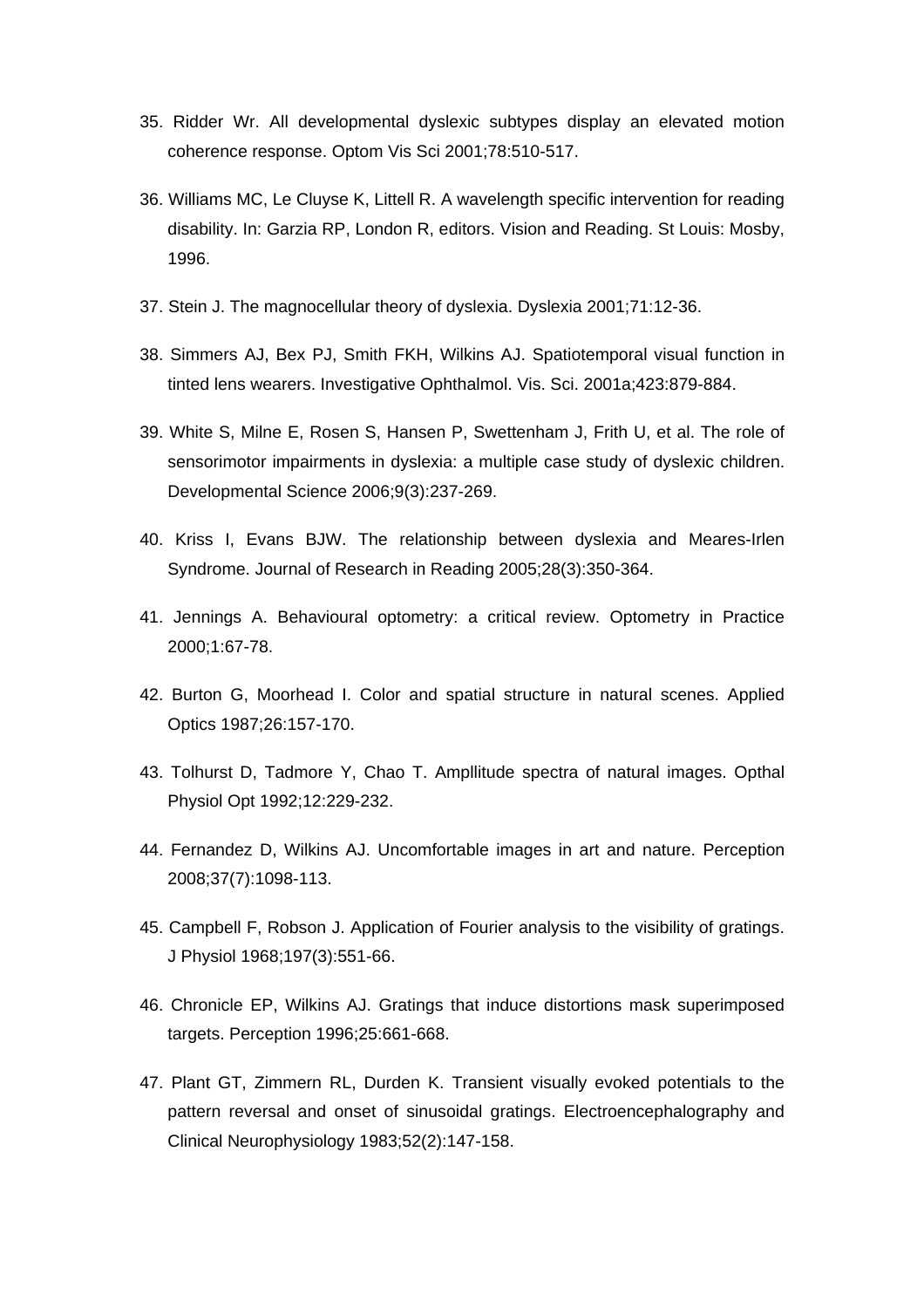- 48. Wilkins AJ, Nimmo-Smith MI, Tait A, McManus C, Della Sala S, Tilley A, et al. A neurological basis for visual discomfort. Brain 1984;107:989-1017.
- 49. Evans B, Stevenson S. The Pattern Glare Test: a review and determination of normative values. Opthal Physiol Opt 2008;28(4):295-309.
- 50. Hollis J, Allen PM. Screening for Meares-Irlen sensitivity in adults: can assessment methods predict changes in reading speed? Ophthal Physiol Opt 2006;26(6):566-571.
- 51. Singleton C, Henderson L-M. Computerised screening for visual stress in reading. Journal of Research in Reading 2006;in press.
- 52. Singleton C, Trotter S. Visual stress in adults with and without dyslexia. Journal of Research in Reading 2005;28(3):365-378.
- 53. Wilkins A, Nimmo-Smith I. On the reduction of eye-strain when reading. Ophthal Physiol Opt 1984;4(1):53-59.
- 54. Wilkins AJ, Smith J, Willison CK, Beare T, Boyd A, Hardy G, et al. Stripes within words affect reading. Perception 2007;36(12):1788-1803.
- 55. Hughes LE, Wilkins AJ. Typography in children's reading schemes may be suboptimal: evidence from measures of reading rate. J. Res. Reading 2000;233:314-324.
- 56. Wilkins AJ, Cleve R, Wilson L, Grayson N. Text for children may be inappropriately designed. Journal of Research in Reading 2009;in press.
- 57. Winterbottom M, Wilkins AJ. Lighting and discomfort in the classroom. Journal of Environmental Psychology 2009;in press.
- 58. Wilkins AJ, Nimmo-Smith I, Slater A, Bedocs L. Fluorescent lighting, headaches and eye-strain. Lighting Research and Technology 1989;21(1):11-18.
- 59. Nulty D, Wilkins AJ, Williams JM. Mood, pattern sensitivity and headache: a longitudinal study. Psychol. Med 1987;17:705-713.
- 60. Marcus DA, Soso MJ. Migraine and stripe-induced visual discomfort. Achives of Neurology 1989;46(10):1129-1132.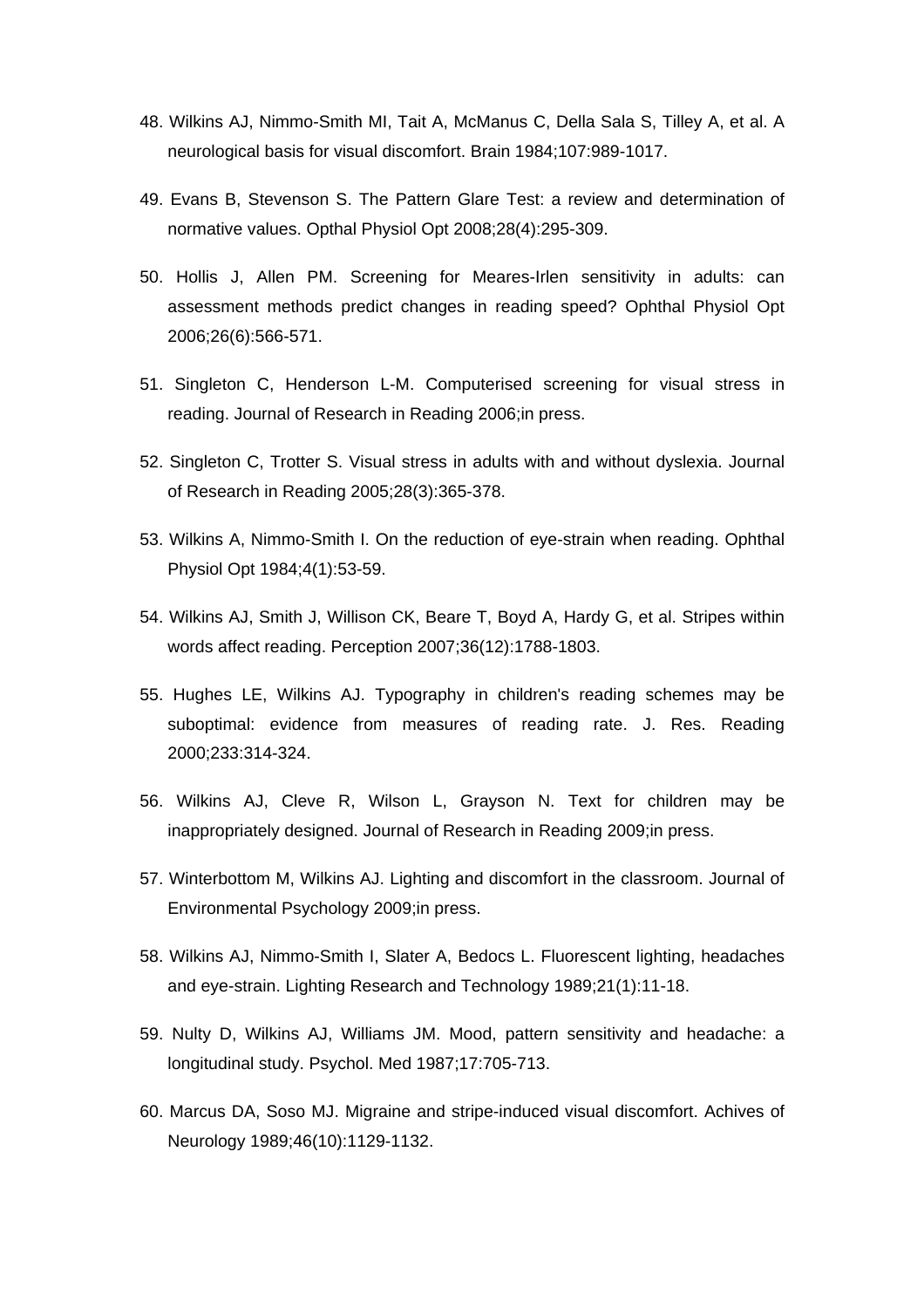- 61. Evans BJW, Cook A, Richards IL, Drasdo N. Effect of pattern glare and coloured overlays on a simulated reading task in dyslexics and normal readers. Optom. Vis. Sci 1994;71:619-628.
- 62. Harle DE, Shepherd AJ, Evans BJW. Visual stimuli are common triggers of migraine and are associated with pattern glare. Headache 2006;46:1431-1440.
- 63. Huang J, Cooper TG, Satana D, Kaufman DI, Cao Y. Visual distortion provoked by a stimulus in migraine associated with hyperneuronal activity. Headache 2003;43(6):664-671.
- 64. Aurora SK, Welch KM. Brain excitability in migraine: evidence from transcranial magnetic stimulation studies. Current Opinion in Neurology 1998;113:205-9.
- 65. Sand T, Zhitniy N, White L, Stovner L. Visual evoked potential latency, amplitude and habituation in migraine: a longitudinal study. Clin Neurophysiol 2008;119(5):1020-7.
- 66. Krymchantowski AV, Bigal ME, Moreira PF. New and emerging prophylactic agents for migraine. CNS Drugs 2002;16(9):611-634.
- 67. Wilkins AJ, Bonanni P, Porciatti V, Guerrini R. Physiology of human photosensitivity. Epilepsia 2004;45((Suppl. 1)):7-13.
- 68. Wilkins AJ, Evans BJW, Brown JA, Busby AE, Wingfield AE, Jeanes RJ, et al. Double-masked placebo-controlled trial of precision spectral filters in children who use coloured overlays. Ophthal. Physiol. Opt. 1994;144:365-370.
- 69. Robinson GL, Foreman PJ. Scotopic Sensitivity/Irlen Syndrome and the use of coloured filters: A long-term placebo controlled and masked study of reading achievement and perception of ability. Perceptual and Motor Skills 1999a;79:467- 483.
- 70. Wilkins A, Sihra N, Myers A. Increasing reading speed using colours: issues concerning reliability and specificity, and their theoretical and practical implications. Perception 2005;34:109-120.
- 71. Wilkins AJ, Baker A, Amin D, Smith S, Bradford J, Boniface S, et al. Treatment of photosensitive epilepsy using coloured filters. Seizure 1999;8:444-449.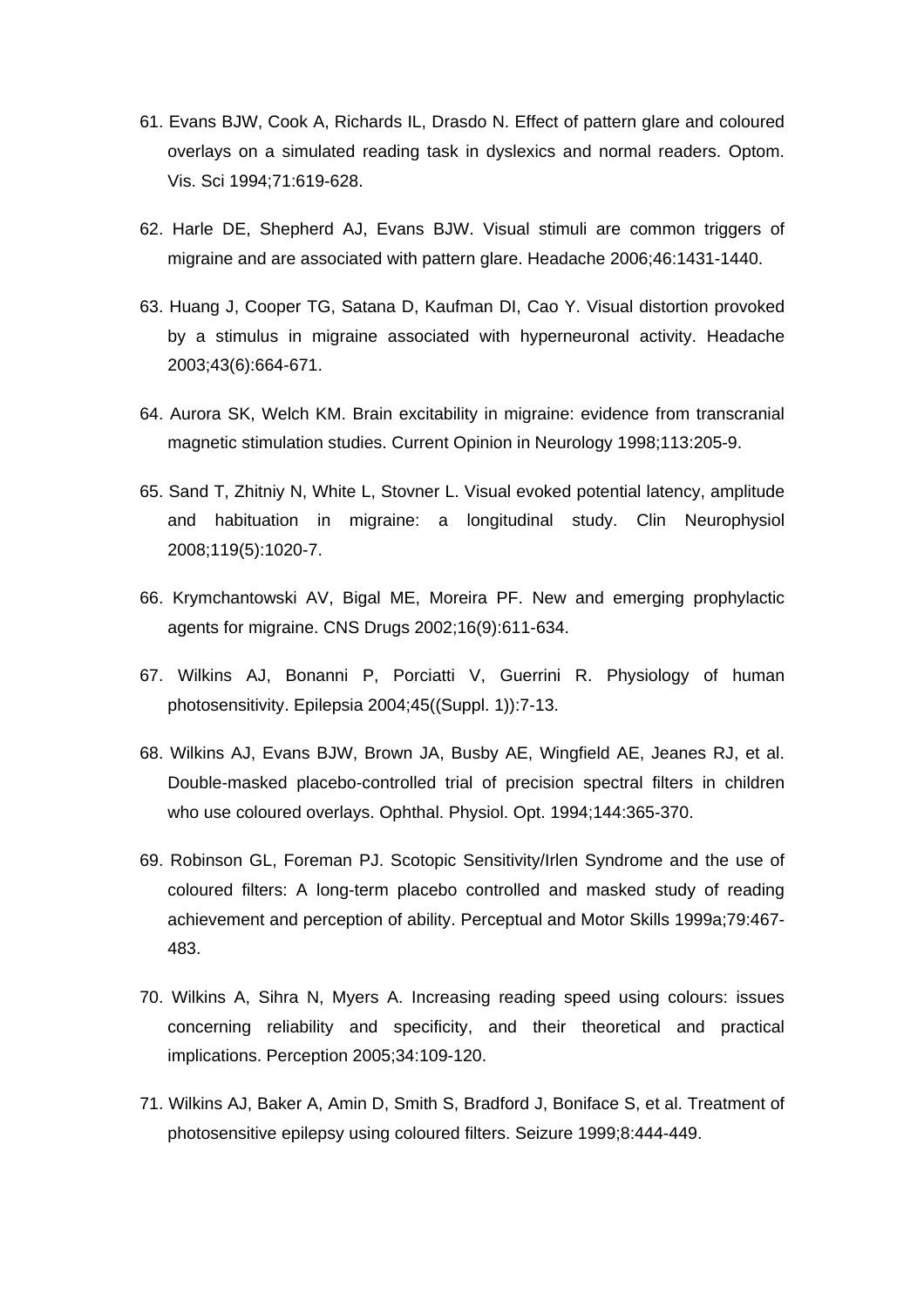- 72. Xiao Y, Wang Y, Felleman DJ. A spatially organized representation of colour in macaque cortical area V2. Nature 2003;421(6922):535-539.
- 73. Wilkins AJ. Reading through colour. Chichester: John Wiley and Sons, 2003.
- 74. Corbett J. Epilepsy and the electroencephalogram in early childhood psychoses. In: Wing J, Wind L, editors. Handbook of Psychiatry. London: Cambridge University Press, 1982:198-202.
- 75. Deykin E, MacMahon G. The incidence of seizures among children with autistic symptoms. Am J Psychiatry 1979;136:1310-1312.
- 76. Gillberg C, Steffenburg S. Outcome and prognostic factors in infantile autism and similar conditions. A population-based study of 46 cases followed through puberty. Journal of Autism and Developmental Disorders 1987;17:271-285.
- 77. Moreau T, Sochurkova D, Lemesie M, Madinier G, Billiar T, Giroud M, et al. Epilepsy in patients with multiple sclerosis: radiologicalclinical correlations. Epilepsia 1998;39:893-896.
- 78. Gee J, Chang J, Dublin A, Vijayan N. The association of brainstem lesions with migraine-like headache: an imaging study of multiple sclerosis. Headache 2005;45:670-677.
- 79. Caramia M, Palmieri M, Desiato M, Boffa L, Galizia P, Rossini P, et al. Brain excitability changes in the relapsing and remitting phases of multiple sclerosis: a study with transcranial magnetic stimulation. Clin Neurophysiol 2004;115:956- 965.
- 80. Reddy H, Narayanan S, Woolrich M, Mitsumori T, Lapierre Y, Arnold D, et al. Functional brain reorganisation for hand movement in patients with multiple sclerosis: defining distinct effects of injury and disability. Brain 2002;125:2646- 2657.
- 81. Ludlow A, Wilkins A, Heaton P. The effect of coloured overlays on reading ability in children with autism. Journal of Autism and Developmental Disorders 2005;in press.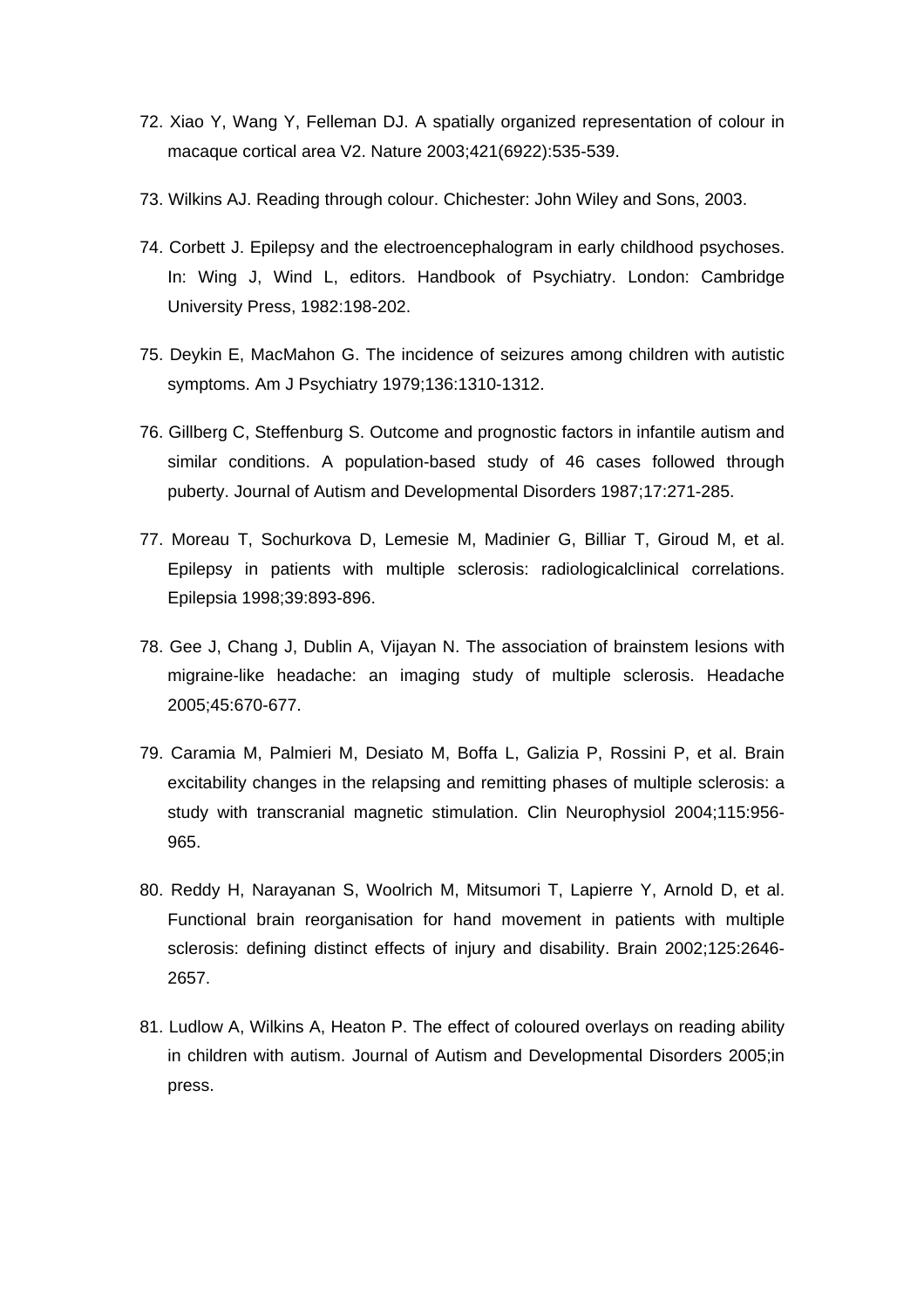- 82. Ludlow AK, Wilkins AJ, Heaton P. Colored overlays enhance visual perceptual performance in children with Autism Spectrum Disorders. Research in Autism Spectrum Disorders 2007;in press.
- 83. Ludlow AK, Wilkins AJ. Color as a therapeutic intervention. Journal of Autism and Developmental Disorders in press.
- 84. Newman Wright A, Wilkins A, Zoukos Y. Spectral filters can improve reading and visual search in patients with multiple sclerosis. Journal of Neurology 2007;254(12):1729-1735.
- 85. Eperjesi F, Fowler C, Evans B. Effect of coloured filters on reading speed in agerelated macular degeneration. Opthal Physiol Opt 2004;24(1):17-25.
- 86. Eperjesi F, Fowler C, Evans B. Do tinted lenses or filters improve visual performance in low vision? Opthal Physiol Opt 2002;22(1):68-77.
- 87. Anon. Foreign Influence. Life Magazine 1987;Fall:29-35.
- 88. Successful treatment of learning difficulties. The Annual Convention of the American Psychological Association,; 1983; Anaheim, California.
- 89. Meares O. Figure/background, brightness/contrast and reading disabilities. Visible Language 1980;14:13-29.
- 90. Evans B. Coloured filters and dyslexia: what's in a name? Dyslexia Review 1997;9(2):18-19.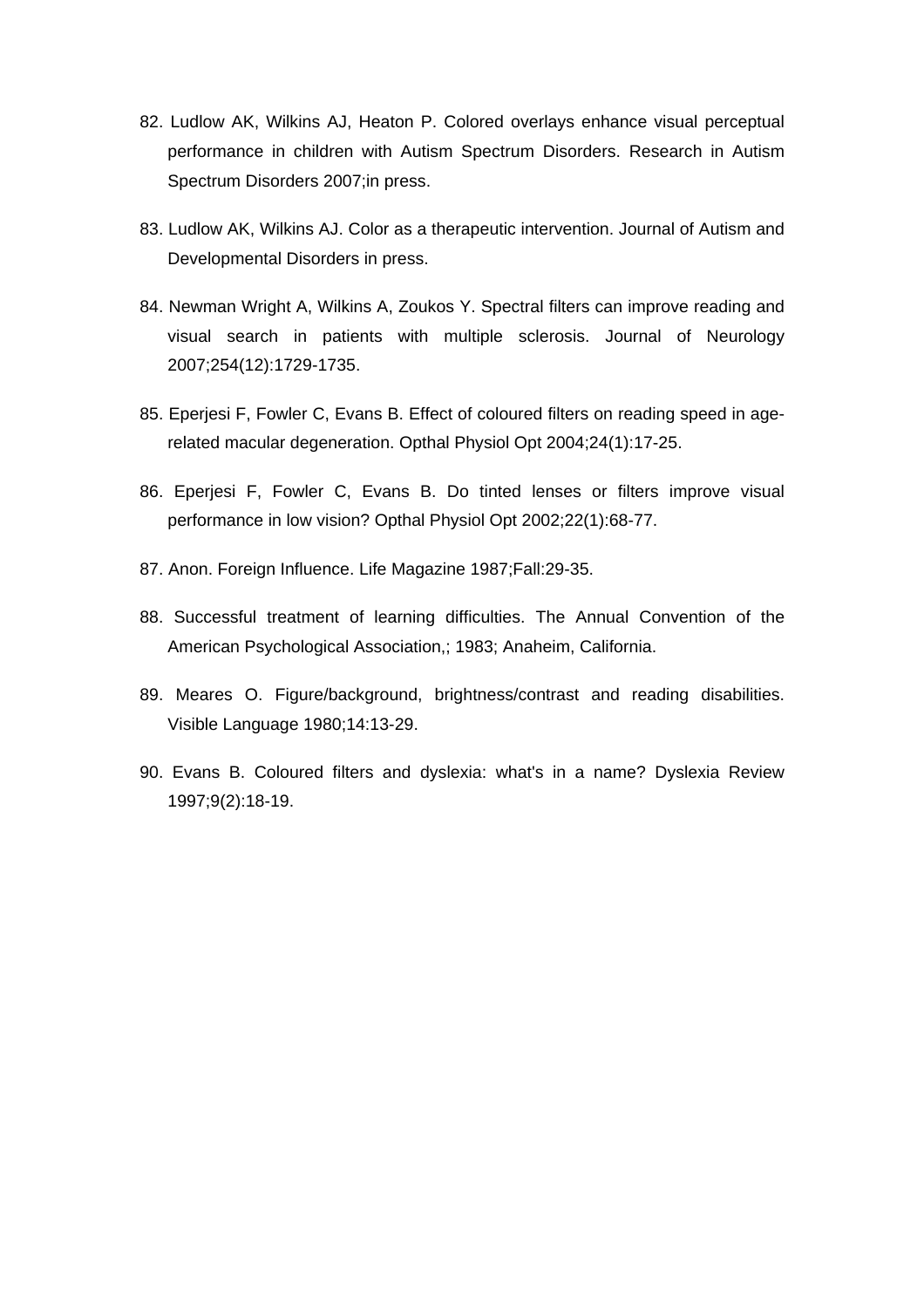- 1. Lightstone, A. & Evans, B. J. W. (1995). A new protocol for the optometric management of patients with reading difficulties. Ophthal.Physiol.Opt. 15, 507- 512.
- 2. Karania, R. & Evans, B. J. (2006). The Mallett Fixation Disparity Test: influence of test instructions & relationship with symptoms. Ophthal.Physiol.Opt. 26, 507-522.
- 3. Evans, B. J. W. (2007). Pickwell's Binocular Vision Anomalies, 5th ed. Elsevier, Oxford.
- 4. Allen, P. M. & O'Leary, D.J. (2006). Accommodation functions: Co-dependency and relationship to refractive error. Vision Research 46, 491-505.
- 5. Cacho, P., Garcia-Munoz, A., Garcia-Bernbabeu, G., & Lopez, A. (1999). Comparison between MEM and Nott dynamic retinoscopy. Optometry and Vision Science 76, 650-655.
- 6. Zellers, J. A., Alpert, T. L., & Rouse, M. W. (1984). A review of the literature and a normative study of accommodative facility. Journal of the American Optometric Association 55, 31-74.
- 7. Radhakrishnan H., Allen P. M. & Charman, W. N. (2008). Dynamics of accommodative facility in myopes. Invest Ophthalmol Vis Sci 48, 4375-4382.
- 8. Sterner, B., Abrahamsson, M., and Sjostrom, A. (2001). The effects of accommodative facility training on a group of children with impaired relative accommodation - a comparison between dioptric treatment and sham treatment. Ophthal.Physiol.Opt. 21, 470-476.
- 9. Wilkins A.J. & Winterbottom (in press). Lighting and discomfort in the classroom. J. Environ. Pyschol.